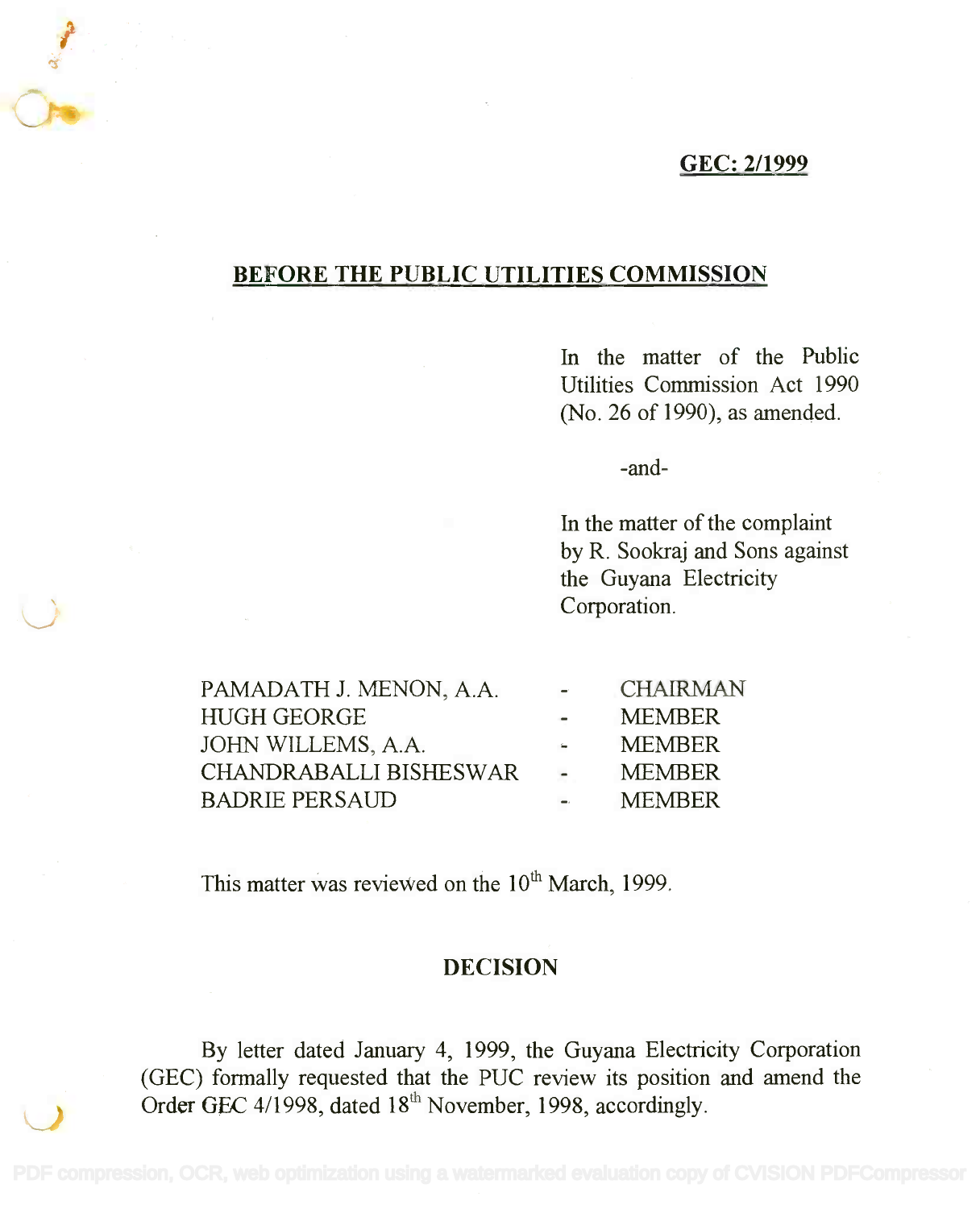- 2. The reasons for the request were clearly stated in the letter of 2. The reasons for the request were clearly stated in the letter of January 4, 1999. January 4, 1999.
- The Corporation (GEC) in clear and umambiguous terms 3. The Corporation (GEC) in clear and umambiguous terms "respectfully ask(ed) that the PUC review its Order of November 18, 1998, and make an appropriate adjustment so that November 18, 1998, and make an appropriate adjustment so that the award will not be unreasonably excessive but will reflect a the award will not be unreasonably excessive but will reflect a percentage of the actual cost incurred by the Claimant." percentage of the actual cost incurred by the Claimant."
- 4. On the  $3<sup>rd</sup>$  February, 1999, the Commission acknowledged receipt of the request that was made by the Guyana Electricity Corporation of the request that was made by the Guyana Electricity Corporation (GEC). (GEC).
- 5. On the  $11<sup>th</sup>$  February, 1999, the Commission served notice on the Complainant of the Corporation's request and drew attention to Complainant of the Corporation's request and drew attention to section 77 of the Public Utilities Commission Act 1990 (No. 26 of section 77 of the Public Utilities Commission Act 1990 (No. 26 of 1990), as amended and requested their submission of comments 1990), as amended and requested their submission of comments on the request to the Commission by Friday, February 26, on the request to the Commission by Friday, February 26, 1999. 1999.
- 6. By letter dated  $26<sup>th</sup>$  February, 1999, the Complainant complied with the request of the Commission and submitted their comments. the request of the Commission and submitted their comments.
- $7.$  On the  $10<sup>th</sup>$  March, 1999, the Commissioners met and their deliberations found as follows: deliberations found as follows:
	- (a) that the award of \$73,025.00 that was made to the (a) that the award of \$73,025.00 that was made to the Complainant was approximately 59.35% of the claim; Complainant was approximately 59.35% of the claim;
	- $(b)$  that in considering all of the evidence presented to the  $\sim$ Commission and in the circumstances of the case, the award Commission and in the circumstances of the case, the award was fair and reasonable; was fair and reasonable;
	- $(c)$  that the award of 59.35% of a claim for \$123,025 was not excessive. exceSSIve.